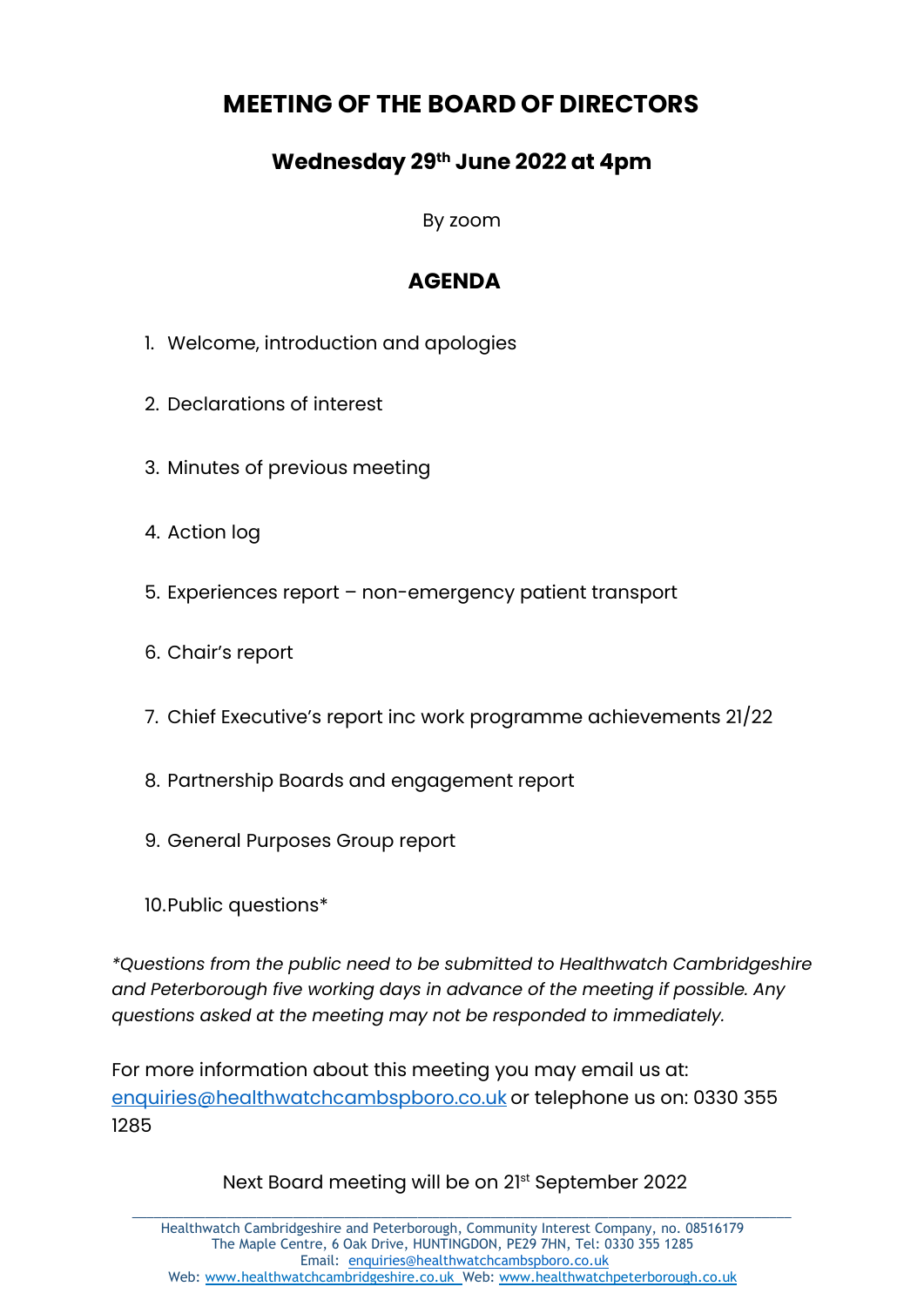## **Our main health and care organisations:**

| <b>CAMHS</b>  | Community Child and Adolescent Mental Health Services            |
|---------------|------------------------------------------------------------------|
|               | http://www.cpft.nhs.uk/training/childrens-services-welcome       |
|               |                                                                  |
| <b>CAPCCG</b> | Cambridgeshire and Peterborough Clinical Commissioning Group     |
|               | https://www.cambridgeshireandpeterboroughccg.nhs.uk/             |
|               |                                                                  |
| CCC           | <b>Cambridgeshire County Council</b>                             |
|               | https://www.cambridgeshire.gov.uk/                               |
|               |                                                                  |
| <b>CCS</b>    | <b>Cambridgeshire Community Services NHS Trust</b>               |
|               | http://www.cambscommunityservices.nhs.uk/                        |
| <b>CPFT</b>   | Cambridgeshire and Peterborough NHS Foundation Trust (Mental     |
|               | health, learning disability, adult community services and older  |
|               | people's services) http://www.cpft.nhs.uk/                       |
| CQC           | Care Quality Commission (The independent regulator of health and |
|               | social care in England) http://www.cqc.org.uk/                   |
|               |                                                                  |
| <b>CUH</b>    | Cambridge University Hospitals NHS Foundation Trust              |
|               | (Addenbrooke's and the Rosie) https://www.cuh.nhs.uk/            |
| <b>EEAST</b>  | East of England Ambulance Service NHS Trust                      |
|               | http://www.eastamb.nhs.uk/                                       |
| HH            | Hinchingbrooke Hospital https://www.nwangliaft.nhs.uk/           |
|               |                                                                  |
| <b>HUC</b>    | Herts Urgent Care (provide NHS III and Out of Hours)             |
|               | https://hucweb.co.uk/                                            |
| <b>ICS</b>    | <b>Integrated Care System</b>                                    |
|               | https://www.cambridgeshireandpeterboroughccg.nhs.uk/get-         |
|               | involved/cambridgeshire-and-peterborough-integrated-care-        |
|               | system/                                                          |
|               |                                                                  |
| <b>LMC</b>    | Cambridgeshire Local Medical Committee - the local GP            |
|               | representative organisation                                      |
|               | Cambs LMC   The voice of NHS GPs and practice teams              |
|               |                                                                  |
| <b>NICE</b>   | The National Institute for Health and Care Excellence            |
|               | https://www.nice.org.uk/                                         |
|               |                                                                  |